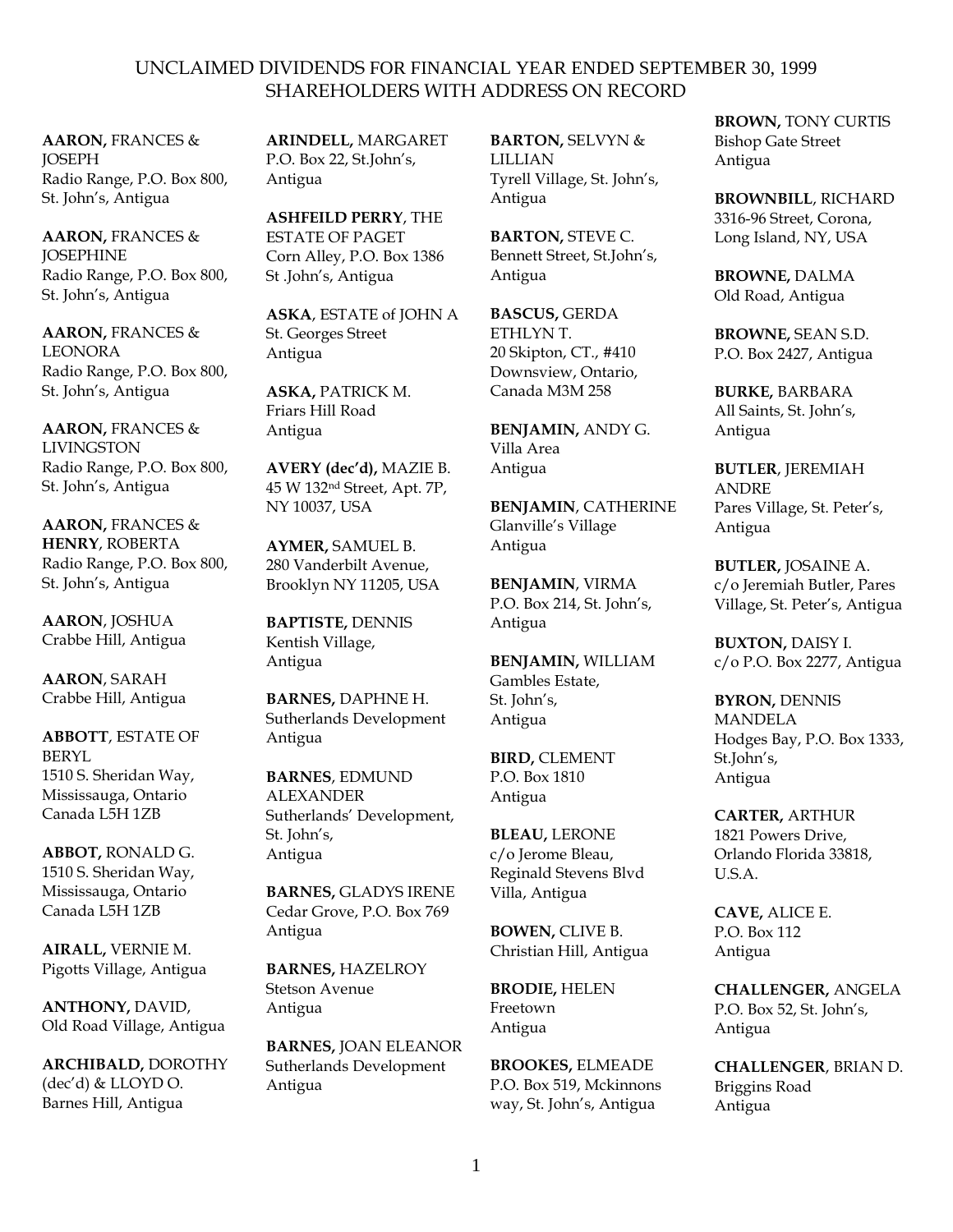**CHALLENGER**, SHARON ELAINE P.O. Box 619 Antigua

**CHALLENGER,** WESLEY & REEBA ST. Johnston Village, St. John's, Antigua

**CHARLES**, G. CONROY & PHILMORE Cedar Grove, St. John's, Antigua

**CHARLES,** ROCHELL Cedar Grove Antigua

**CHRISTIAN,** DAVID & HYACINTH 19 Abbotsford Ave., Tottenham, London N15 3BT, England

**CHRISTIAN, DUANE** EDWARD, Scotts Hill, P.O. Box 20, St. John's, Antigua

**CHRISTIAN,** HYACINTH 19 Abbotsford Ave., Tottenham, London N15 3BT, England

**CHRISTIAN-FERRANCE,** RUPERTA 18 Sandown Drive, Rainham, KENT-ME89DU, UK

**CHRISTOPHER**, GARON & KALILAH Union Road, Grays Farm, P.O. Box 622, St. John's, Antigua

**CLARKE,** ESTATE OF ARTHUR c/o Enid Clarke, English Harbour, Antigua

**COATES,** LENNOX M. C/o Earl Coates Glanville, Antigua

**COCHRANE,** COURTNEE c/o Neil Cochrane, Central Street, Villa Area, St. John's, Antigua

**CONSTANT**, JOHN Willikies Village, St. Philip's, Antigua

**COX**, GREGORY 12 A -2 Virgin Lane, Roseau Dominica

**CRUMPLER**, GIZELLE & **PETERSON**, DEAN I-25 Astoria Boulevard, Apt C, Long Island City, NY 11102, USA

**DAVID,** CARL 33 Huntington Avenue, Scarborough, Toronto Canada

**DAVIS,** D.H. & JOAN I. 11414 Woodson Avenue, Kensington, MD 20895, USA

**DAVIS**, ESTATE OF ETHEL c/o Winifred Barnes, New Street, St. John's, Antigua

**DAVIS,** STEADROY **GEORGE** Cashew Hill, St.John's, Antigua **DORSETT**, ANDREW P.O. Box 137 Antigua

**DORSETT**, IVAN P.O. Box 137 Antigua

**DOW**, EDMUND C. P.O. Box 395 Antigua

**EDWARDS,** AUDREY Matthews Road, All Saints, St. John's, Antigua

**EDWARDS,** CLARENCE Flambouyant Ave., Paradise View, P.O. Box 2016, St. John's, Antigua

**EDWARDS,** JULES WAVEL P.O. Box 1488, St.John's, Antigua

**EDWARDS,** KEITH R. & DERRICK O. Sutherlands, Five Islands P.O. Box 238 Antigua

**EDWARDS,** NORMA & DALMAIN P.O. Box 566, Antigua

**EDWARDS,** WALTER P., CAROL A.P. & CLEMENT C/O G. Edwards, Falmouth St. Paul's, Antigua

**EDWARDS**, WILLIAM Clarke's Hill House, Clarke's Hill, St. John's, Antigua

**EPHRAIM**, CARLYLE W. Branch Avenue, St. John's, Antigua

**EPHRAIM,** JOSEPH MCDONALD Michaels Village Antigua

E**PHRAIM,** LESLIE C. Michaels Village Antigua **EVANSON,** ADRIAN & YVETTE Rosedale, Queens NY 11413 **I** ISA

**EVANSON**, LORI ANN M. c/o Patrick Evanson, Upper Gambles, St. John's, Antigua

**FERDINAND,** VOISTIN & MURIEL. 227 Gwendolyn Rd., Leicester, England

**FERNANDEZ,** ESTATE OF MAUREEN ETHLYN High Street, St.John's, Antigua

**FERRIS,** JAMES C & BELL FERRIS, GLORIA Cedar Grove #9, P.O. Box Coleman Bay, St. Maarten

**FERRIS,** JOYLIN Potters Village, St.John's, Antigua

**FERRIS**, MAURICE L. 80 NE 164 Street N. Miami Beach, FL 33162 USA

**FERRIS,** ROLAND Piggott's Village Antigua

**FINCH**, EUSTACE A. 17 Kendall Close, Kinyates, Green, Redditch B98 OQH, UK

**FORDE,** MARIA & EREN JOSEPH & JAN BRIGHT Federation Road, Grays Farm, St. John's, Antigua

**FRANCIS,** BONNIFACE Liberta Village Antigua

**FRANCIS,** CARL J. & ALEX R. Sawcolts, St. John's Antigua

**FRANCIS,** GEORGE, Barnes Hill, St.John's, Antigua

**FRANCIS,** GLENN Vivian Richards St Antigua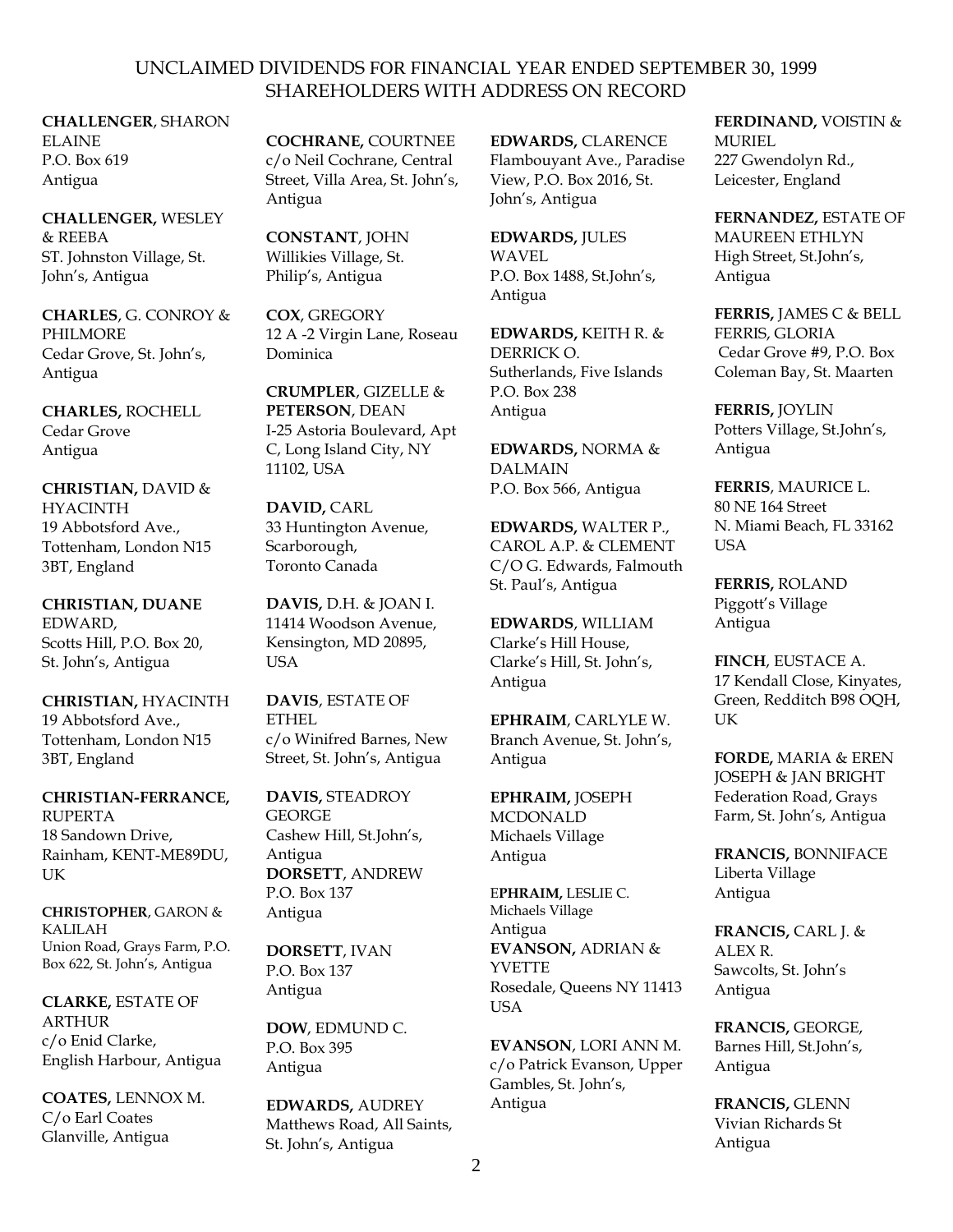**FRANCIS,** GEORGE, Barnes Hill, St.John's, Antigua

**FRANCIS,** GLENN Vivian Richards Street, St. John's, Antigua

**FRANCIS,** HEATHER SARAH ANN Christian Hill, St. John's, Antigua

**FRANCIS**, IAN FRANKLYN Christian Hill , St . John's, Antigua

**FRANCIS,** JOHN IVOR L. Christian Hill, St.John's, Antigua

**FRANCIS,** JOSEPH & ELIZABETH & C.**COCHRANE** & P. **FRANCIS** Grays Farm Antigua

**FRANCIS,** KEITH Urlings Village, St. Mary's Parish, Antigua

**FRANCIS,** NEIL ANDRE Christian Hill, St.John's, Antigua

**FRANCIS,** PAULINE & KEVIN P.O. Box 364, St. John's, Antigua

**FRANCIS,** SYLVESTER P.O. Box 3196, Wickham Street, Ottos, St. John's, Antigua

**FREDERICK,** ALVAN R. (DECD) & ALVIN L. c/o Fitzroy Knight, P.O. Box 211, St. John's Antigua

**GALLOWAY,** CHARLES & MILDRED Grays Farm, Antigua

**GEORGE,** ELVIS Jennings Village, Antigua

**GEORGE,** ESTATE OF **IOHN** Old Road, St. Mary's Antigua

**GEORGE,** ILVA G. & RICHARD E. Seaton Village, St.John's, Antigua

**GEORGE,** SCHIEVROY & R. PETERSON P.O. Box 45, All Saints Antigua

**GEORGES**, SHARON S. P.O. Box 794, Tyrells Est., Swetes Village Antigua

**GOMES,** KEN C/o Winston Gomes Martins Village Antigua

**GUMBS,** ORVIL & **AARON,** JOSHUA Crabbe Hill, Antigua

**GOMES,** PAUL QUENTIN 8169-24th Ave. #3 Montreal, Quebec H1Z 3Y9 Canada

**GOMES,** ROBERT ISAAC 8169-24th Ave. #3 Montreal, Quebec H1Z 3Y9 Canada

**GOODWIN,** BRUCE W. Swetes Village, P.O. Box 1401, St. John's, Antigua

**GOODWIN, DESIREE** Upper Gambles Antigua

**GREAUX**, PIERRE P.O. Box 974, St. John's, Antigua

**GRIFFITH,** JAN KAREN Side Hill, St.John's, Antigua

**GRIFFITH,** STUART GEORGE W. c/o Wilkin Griffith Side Hill, Antigua

**HADDOCK,** DIANA Union Road, Hatton, St. John's, Antigua

**HALL,** JEFFREY ROBERT P.O. Box 710, St. John's, Antigua

**HARRIS** WHITNEY D.D. Crosbies ,Antigua

**HEATH,** MARGARET V. 144 O'Connell Drive, East Hartford, CT 06118, USA

**HECTOR,** INDIRA D & **ARMSTRONG,** ARAH E**.** Bishopgate Street, St.John's, Antigua

**HENDRICKSON**, AUSTIN Parham, St. Peter Antigua

**HENRY,** ARTHUR R. 394-112 Hidden Valley Charlotte Amalie St. Thomas, 00801

**HENRY,** CANUTE L. Willikies Village Antigua

**HENRY**, CARLTON A. Bolans Village Antigua

**HENRY**, CLAYMORE Five Islands, St. John's, Antigua

**HENRY,** FERNELLA Warren Road, Otto's Antigua

**HENRY**, JEROME A. Athill Street, St. John's, Antigua

**HENRY,** JOHN WILLIAM Warren Road, Ottos Antigua

**HENRY,** LESLIE W.A. P.O. Box 8304, St. Thomas 00801, USVI

**HENRY,** OSCAR ETHELBERT Cochrane Estate, St. Peter's, Antigua

**HENRY**, RUPERT A & IRIS Martins Rd., Grays Farm, Antigua

**HENRY,** SHERRAN P.O. Box 1102, Antigua

**HESAN,** NICOLA c/o Joseph Fernandez, High Street, St. John's, Antigua

**HEWLETT**, CHARLESWORTH A.S. Powells, P.O. Box 89, St. John's, Antigua

**HILL,** COLLIN & KERI 7 Collanus Court, Etobicoke, Ontario, Canada M9W 6G5

**HILL,** DESMOND & DIANNE WHITE Bishopgate Street, St. John's Antigua

**HILL**, MARYLYN & VERE c/o Wilfred Hill, Parham, St. Peter's, Antigua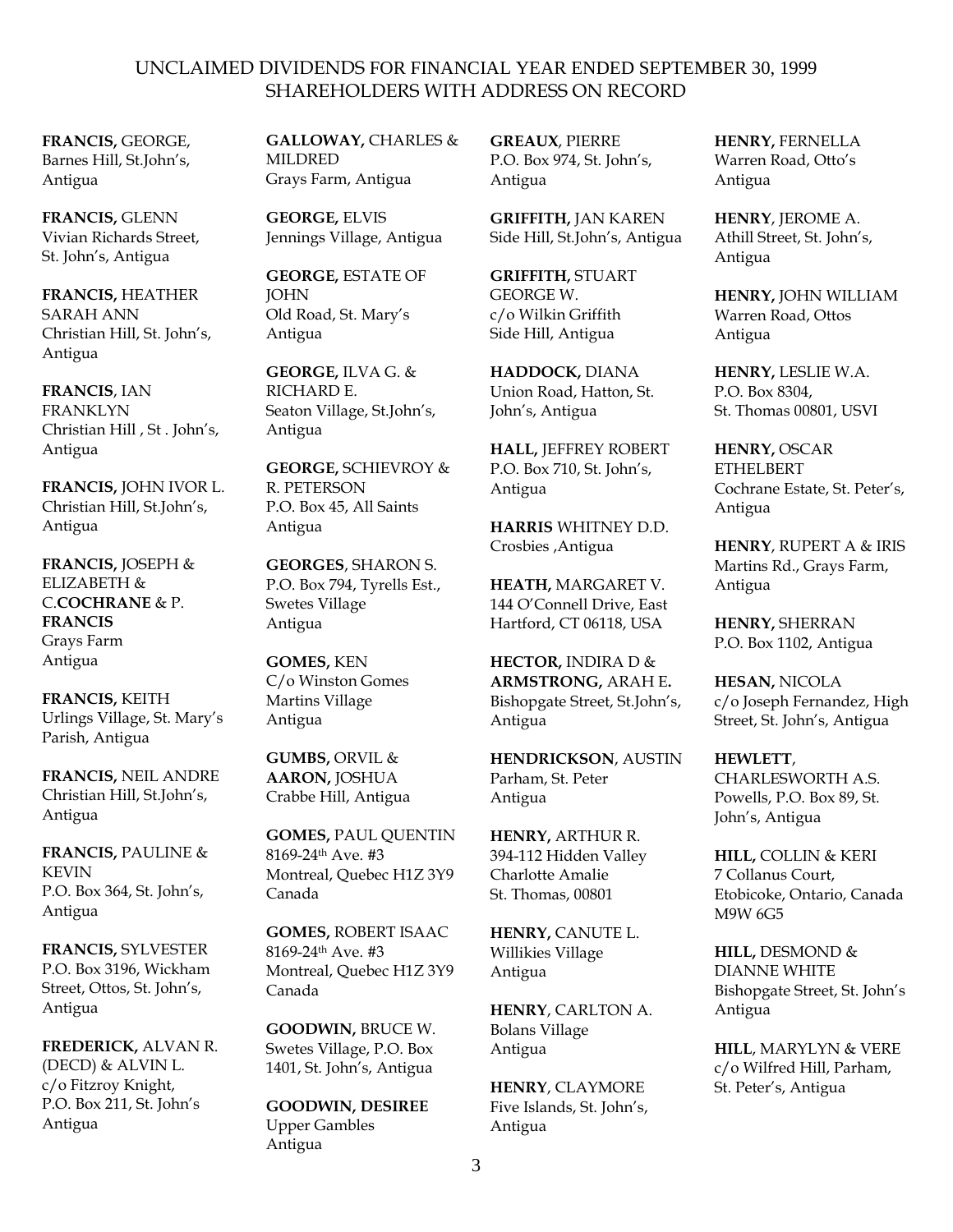**HILL,** VIRGIL, COLIN & BOMLYN P.O. Box 1362, Antigua

**HODGE,** DAVID E. P.O Box 2331 Antigua

**HOLLIMON,** THEREN S. P.O. Box 91,Antigua

**HOSFORD**, DAPHNE & **SPENCER**, RONNIE Liberta Village, St. Paul's, Antigua

**HOSFORD,** DAPHNE, DANIE & DAVIDAIRE **& WILLIAMS,** DALE Liberta Village, St. Paul, Antigua

**HUMPHREYS,** ROBERT B. (Jr.) 1229 Winsted Road,Unit#45 Torrington, CT 06790, USA

**ISAAC,** MARZEL 116 Capworth Street, Leyton E 10 7 HE, London, England

**ISAAC,** SHANE A378 Aylesworth Ave., Scarborough, Ontario

**ISAAC,** WILLIAM E. (dec'd), LAURICE T. & VERE E. P.O.BOX 2819 Grand Central Station, New York, N.Y. 10163, USA

**MERCHANT,** IVY D**. &**  SANDRA LUANN **JACOBS** 2445 Homelands Dr. Unit 2, Mississauga Ont. Canada L5K 2C6

**JACKSON,** BEVERLY 43 Bronx River Rd., #8D Yonker, NY 10704-4422 USA

**JACOBS,** FAYE MARIA Buckley's New Ext., St. John's, Antigua

**JACOBS,** LLOYDSTONE F.  $(Ir)$ Old Runway, Antigua

**JACOBS**, YVETTE George Street, Green Bay Antigua

**EUDELLE,** JACQUELINE **& SHAW,** CLINTON Grays Hill Antigua

**JAMES**, ELROY S. Christian Street, Grays Hill, Antigua

**JAMES**, GEORGE L.C. P.O. Box 274 Antigua

**JAMES**, HERBERT M. & ARTWELL Bethesda Village Antigua

**JAMES,** JESSICA Parham Town Antigua

**JEFFREY,** SHANE STEVEN c/o David Jeffery, Codrington, Barbuda

**JEREMIAH**, SAMUEL & MARTHA Urlings Village, Antigua

**JEREMY,** YVONNE Pigotts Village, St. George's, Antigua

**JOHN,** HUGH A.M.A. c/o Gene Antonio, All Saints Road, St. John's, Antigua

**JONAS,** HENRY L. 17 Camacho's Ave., St. John's, Antigua

**JONAS,** GEORGE WILLAM 17 Camacho's Ave., St. John's, Antigua

**JONAS,** JOSHUA M, PASTOR HENSWORTH & VANDAH P.O. Box 1763, St.John's, Antigua

**JONES,** JAMES E. KING 735 Magneta Street, Apt #7D, Bronx, N.Y. 10467, USA

**JONES**, JAMES K. & TRAVEL C. 735 Magneta Street, #7D Bronx NY, New York 10467, **USA** 

**JOSEPH,** CHARLES **SAMUEL** Radio Range, P.O. Box 1043, St. John's, Antigua

**JOSEPH,** CORTWRIGHT C/o Victoria Elliot Bendals Village Antigua

**JOSEPH,** CAREY C/o Victoria Elliot Bendals Village, Antigua

**JOSEPH,** DAVID & CLARENCE 6733 Bakman Avenue, Apt. 12, North Hollywood CA 91606-1981, USA

**JOSEPH**, HYACINTH P.O. Box 689 St. John's, Antigua

**JOSEPH,** J.C. KEVIN P.O. Box 2702 ,Antigua **JOSEPH,** JAMES ALISTON & ELAINE C. Willikies Village Antigua

**JOSEPH,** KARL A. Bolans Village Antigua

**JOSEPH**, KEVIN D. & **FRESTON** Lightfoot West #2, P.O. Box 874, St. John's, Antigua

**JOSEPH,** MICHAEL S.A. 37 Newgate Street, St.John's, Antigua

**JOSEPH**, RONALD E. Bolans Village Antigua

**JOSEPH**, SANDRA G. P.O. Box 3111, St. John's, Antigua

**JOSEPH**, SONIA Bolans Village, St. John's, Antigua

**JOSIAH,** DESRIE L. 6936 N. Autumn Avenue Clovis, CA 93619 **USA** 

**KING**, AMBER Bolans, St. John's, Antigua

**KING**, EBONY Bolans, St. John's, Antigua

**KING,** SELWYN & NADIA Parham, Antigua

**KNOWLES,** ESTATE of NOEL Clare Hall, St. John's, Antigua

**LAKE,** EUSTACE S. P.O. Box 1212 Antigua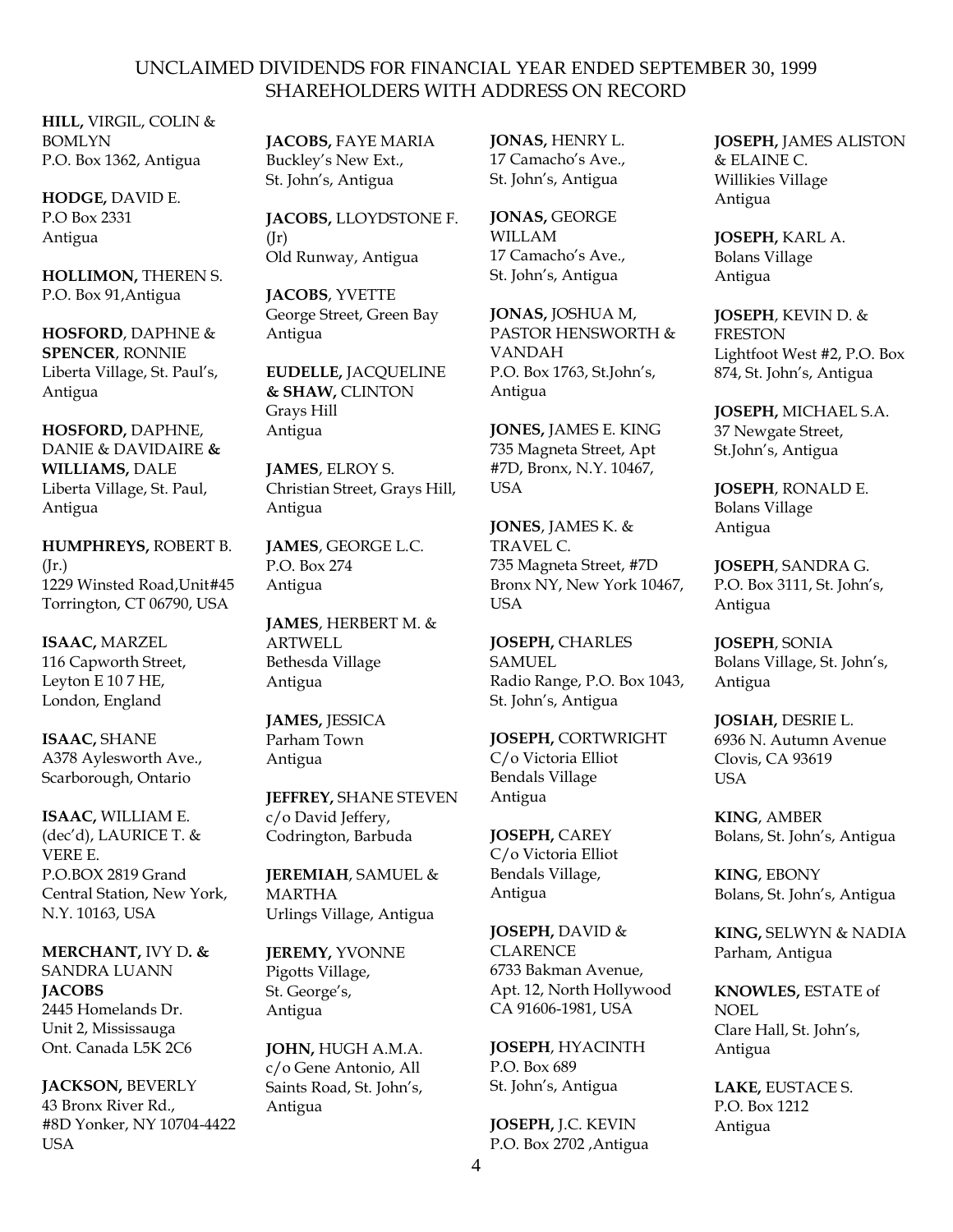**LAKE,** MARY J & AYOKA NOEL 1223 Troy Ave, Brooklyn 11203, U.S.A

**LAKE,** TED ROGER Villa Area, Antigua

**LAMBERT**, GAYE P.O. Box 1275, St. John's, Antigua

**LAWRENCE**, AMABEL Cooks Hill, St. John's, Antigua

**LAWRENCE,** MATTHIAS I & EMILY 27 Gallivan Blvd., Dorchester MA 02124-4516

**LETT,** GEORGE c/o Mrs. F. Griffith I.T.C., Church Street, St.John's, Antigua

**LEWIS**, GEORGETTA Barnes Hill, Antigua

**LEWIS**, NOTA Barnes Hill, Antigua

**LEWIS,** MARY S. Old Road, St. Mary's, Antigua

**LEWIS,** QUENTIN Barnes Hill, St. John's, Antigua

**LEWIS,** SAMUEL WALTER Central Street, Villa Area St. John's, Antigua

**LIVINGSTONE**, IRENE Old Road Village Antigua

**MANNIX,** FERNIE I. P.O. Box 530 Antigua

**MARSH,** HELEN A. & HARRIS, RUDOLPH Five Islands, Antigua

**MARSH,** HUGH MILLINGTON English Harbour Antigua

**MARTIN,** ALBERTO W. P.O. Box 2612, Wireless, Antigua

**MARTIN, CORTWRIGHT** D.69 St. James Road, Stratford, London E15 IRN

**MARTIN,** CHRISTOPHER GILES 104 Balaam St. Plaiston, London E13, England

**MARTIN,** DON TERRY Kentish Road, St. John's, Antigua

**MARTIN**, ERNEST M. c/o E. Dickenson St. George Street, St. John's Antigua

**MARTIN**, FABIAN **FITZGERALD** Michaels Village, P.O. Box 218, St. John's, Antigua

**MARTIN (Jr.),** GEORGE I.W. Lionel Hurst Street, P.O. Box1800, Antigua

**MARTIN**, JOHN SWAIN Kentish Road, St. John's, Antigua

**MARTIN,** JOSEPH **IGNATIUS** P.O. Box 218 Antigua

**MARTIN,** LESROY ALEXANDER Kentish Road, St. John's, Antigua

**MARTIN**, TYRONE (HUBERT A.) 456 Rutland Street Westbury, NY 11590 USA

**MASON,** CHARMAINE South Street, St. John's, Antigua

**MASON**, GENE South Street St. John's, Antigua

**MASON,** OSCAR & TERRY EDWARDS South Street, St. John's, Antigua

**MASON,** RICHARD OSCAR McDonald Street, Ottos New Town, St. John's, Antigua

**MASSIAH,** THE ESTATE OF MAUREEN R. P.O. Box 858, St. John's, Antigua

**MATTHEW,** CALVIN BARRYMORE Tinning Village, St. John's, Antigua

**MATTHEW,** GEORGE M. Gambles Terrace Antigua **MATTHEW,** GLENMORE Tinning Village, Antigua

**MATTHEW,** KAYE 7102 Glen Mist, San Antonio, TX 78239 **USA** 

**MAYERS,** JUDITH Liberta Village, Antigua **MAYNARD,** GRETA P.O. Box 24, Antigua

**MCCARTY**, **CHRISTOPHER** ALEXANDER. P.O. Box 2031 Charlotte Amalie, St. Thomas, USVI 00801

**MCMASTER**, COLLETTE & ARLENE Old Parham Road, St. John's, Antigua

**MICHAEL,** ESTATE of DORIS AGATHA St. Mary's Street, Antigua

**MICHAEL,** ESTATE OF GISELE P.O. Box 68, St.John's, Antigua

**MICHAEL,** MARIO L. P.O. Box 477, St. John's, Antigua

**MORRIS**, STEPHANIE E. P.O. Box 2423, ST. John's Antigua

**MURDOCH,** COLIN TREVOR P.O. Box 408, St.John's, Antigua

**MUSSINGTON,** ALEXANDER Jeffrey's Village Antigua

**MUSSINGTON,** DEVON GLADSTONE Bryson Street, St.John's, Antigua

**MUSSINGTON,** ELAINE Bryson Street, St. John's, Antigua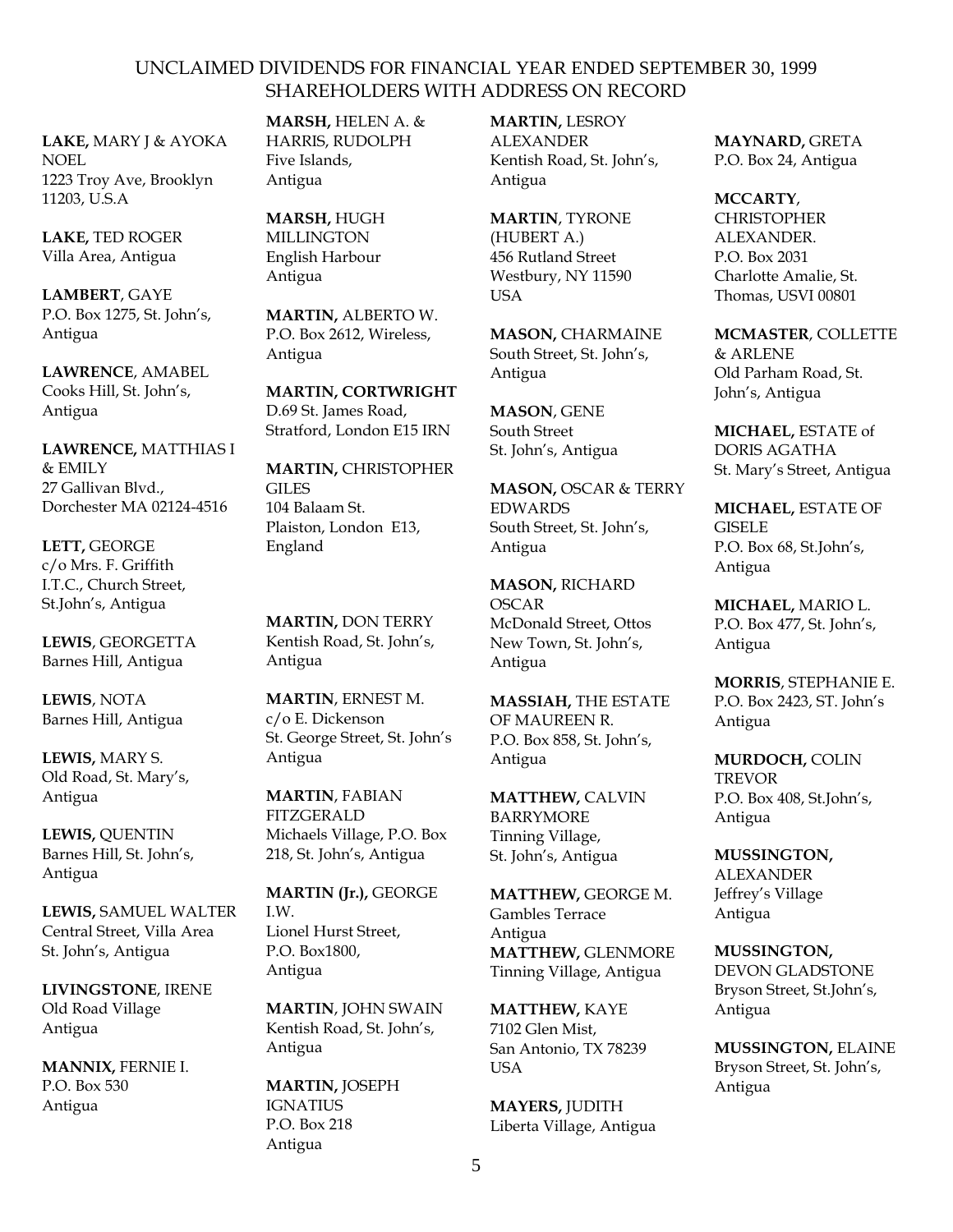### **MUSSINGTON,** LEONARD

Bryson Street, St.John's, Antigua

**MUSSINGTON,**  REGINALD Bryson Street, St.John's, Antigua

**MUSSINGTON,** SELINA Bryson Street, St.John's, Antigua

**MYKE,** CLEOTHA AROAH 21 South 14th Ave. Mount Vernon, NY 10550 USA

**NANTON,** ALEX RUSSEL 10517 Angelcrest Drive River View Florida, 33569, USA

**NICHOLAS,** DEBBIE FRANCINE Wireless Road, Clare Hall, St. John's, Antigua

**NICHOLAS,** SANDRA ANITA Wireless Road, Clare Hall, St. John's, Antigua

**NICHOLLS,** ESTATE OF YVONNE 62 Fairfield Rd. Ilford , Essex, England

**NOEL,** AYOKA INETA 1223 Troy Avenue, Brooklyn , N.Y 11203, U.S.A

**NORDE,** EDINIZ V.C Carlisle Estate, St. George's, Antigua

**NORDE,** JASON BRIAN Carlisle Estate, St. John's, Antigua

**NORFORD,** ROSEMARIE P.O. Box 473, St. John's, Antigua

**OSBOURNE,** HEATHER & CHERRIE ANN P.O. Box 1672, St. John's, Antigua

**PAIGE,** ROLSTON C. Jr & CHARMAINE L. C/o Rolston Paige, Armstrong Road, Grays Farm, St. John's, Antigua

**PARKER**, CALVIN H. #9 Paynters Paradise, St. Georges, Antigua

**PAUL,** JAMES & CHARLENE.M.G & VALARIE.V 80 Atkinson Road, Custom House, Newham E16 3LS, London, ENG

**PAUL,** JAMES A., A.D.L., P.M.J & ANETTA P.M. 56 Wager Street, BOW London E3 4JE, UK

**PAYNE,** ALICE MARY (dec'd) P.O. Box 194, Antigua

**PAYNE,** JOSEPH E. Bolans, St. Mary's, Antigua

**PAYNE,** JOSEPH N, STARIA & ANDREA P.O. Box 218, The Valley, Anguilla, B.W.I

**PAYNE,** MICHAEL & **SCHOLAR**, JOYCELYN McDonald Street, Ottos, St. John's, Antigua

**PAYTON,** RALPH P.O. Box 109, St.John's, Antigua

**PERRY,** ELDON 24-22-98th Street, East Elmhurst, New York 11369 USA

**PERRY,** MICHELE LUCILLE Corn Alley, P.O. Box 1386, St. John's, Antigua

**PERRY**, PERCIVAL DA COSTA Corn Alley, P.O. Box 1386, St. John's, Antigua

**PETERSON,** LEVI & REGINALD Bendals Road, Antigua

**PHILIP,** DRURY O. 4420 Dereimer Avenue, Bronx NY 10466, USA

**PHILIP,** GLENROY KENSWORTH. Pares Village, Antigua **PIGOTT**, DAVID CALVIN ARNOLD P.O. Box 271 Antigua

**POTTER,** CRAIG Paradise View Antigua

**PROCTOR,** CORDELLA C. Grays Hill Antigua

**PROCTOR,** EMILE Grays Hill Antigua

**RAEBURN,** ALEXANDER St. Clair Estate Antigua

**RAEBURN**, RITA CLARE St. Clair Estate Antigua

**RALPH**, AISHA Upper Gambles, St. John's, Antigua

**RAMSEY,** JEROME L. Willikies Antigua

**RICHARDS**, ALBERT MAXWELL (dec'd) 14331 SW 97 Lane Miami, Florida 33186, U.S.A

**RICHARDS**, COURTENAY 1711 Straight Path, Lynden Hurst, N.Y. 11757, USA

**RICHARDS,** EDERLE LOUISE 44-15 Colden St., Apt 7X, Flushing, N.Y.11355, U.S.A

**RICHARDS,** ELESE 1711 Straight Path Lynden Hurst, NY 11757 **USA** 

**RICHARDS**, JOANN Sea View Farm, St.John's, Antigua

**RICHARDS,** JOY B. 143-29 Barclay Ave. Apt. 5G Flushing NY, 11355 USA

**RICHARDS,** LISA 44-15 Colden St. Apt 7X, Flushing NY, 11355 USA

**RICHARDS,** MONA **CYNTHIA** Cashew Hill, St. John's Antigua

**RICHARDS,** ROMA C. 143-29 Barclay Ave. Apt. 6G, Flushing NY, 11355 USA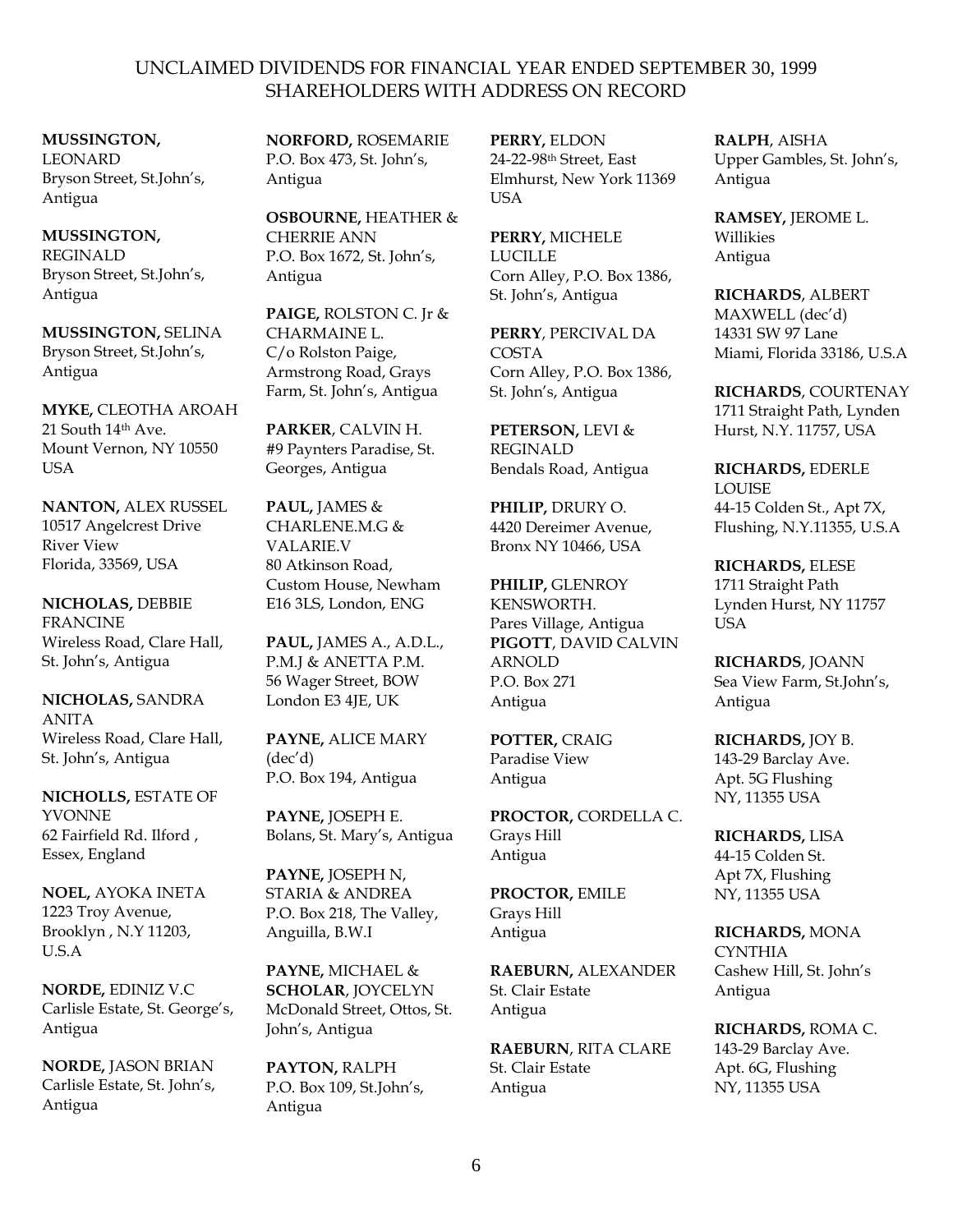**RICHARDS,** TYRONE A. & YOLAN Christian Street, Grays Hill Antigua

**RICHARDS**, TYRONE A. Christian Street, Grays Hill Antigua

**RICHARDSON,** FRANCES A.D. Cassada Gardens, P.O. Box 986, St.John's, Antigua

**ROBERTS**, FITZGERALD 26817 Chianiana Dr., Wesley Chapel Fl 33544, **USA** 

**ROBERTS,** JUNIOR & CLEMENT Jr. 1205 College Ave., #3B Bronx, NY 10456 USA

**ROBERTS,** SHANE Parham Town, St. Peter's, Antigua

**ROBINSON**, ELMA & AMBROSE, TWANA G. 228 Crestwood Dr., Naugatuck, CT 06770, USA

**ROBINSON**, ELMA & WILLIAMS, JAAMAL K. 228 Crestwood Dr., Naugatuck, CT 06770, USA

**ROBINSON,** MAUREEN Lake View Apts #23G 1590 Madison Avenue N.Y., 10092, USA

**ROBINSON,** VANESSA A. C/o JOSEPH ROBINSON New Winthorpes Village Antigua

**RODGERS,** COLLETTE A. P.O. Box 15, St. John's, Antigua

**RODGERS,** YORIE OLIVIA P.O. Box 271,Antigua

**ROYER,** ONIKA 1906 Ben Hogan Circle Orlando, FL 32808 USA **RYAN,** JASON Bennett Street, Antigua

**RYAN,** SHAWN Bennett Street Antigua

**SALMON**, VICTOR H. , **WHYTE**, ANDREI L., & SALMON, LINSDAY A., Grays Hill, P.O. Box 661, St. John's, Antigua

**SAMPSON,** AJANAH & **AJANIQUE** P.O. Box 884 Antigua

**SAMPSON**, ANTHONY B  $(Sr.)$ P.O. Box 862, St. John's Antigua

**SAMUEL,** CLIFFORD American Road P.O. Box 1010 Antigua

**SAMUEL,** CLIFFORD A & FLOYDE M. P.O. Box 1010 Antigua

**SAMUEL,** CLIFFORD A & **WENDY** P.O. Box 1010,Antigua

**SAMUEL,** GEORGE & DAWN 1105Tinton Avenue, Apt#3, Bronx, New York 10456, **USA** 

**SAMUEL,** JOSHUA Potters Village, St.John's, Antigua

**SAMUEL,** KIM ALISON c/o Y. Samuel, Radio Range St. John's, Antigua

**SAMUEL,** THE ESTATE of **WRENFORD** Gambles Terrace Antigua

**SAMUEL,** STEVEN American Road P.O. Box 1010 Antigua **SAMUELS**, CLEM Michaels Village Antigua

**SAUNDERS,** BASIL & OLIVE Fort Road Antigua

**SAWYER**, BRIAN AFRON 58 Collingwood Road, Colchester, Essex, England CO3 5AY

**SCHOLAR**, EILEEN & CAROL P.O. Box 922, Jolly Hill, St. Mary's, Antigua

**SCHWARTZ,** HAROLD **ELLIS** P.O. Box 84 Antigua

**SCHWARTZ,** VILMA P.O. Box 84 Antigua

**SEALY**, JOSEPH HAROLD Tindale Road, St. John's, Antigua

**SELWOOD,** ELOISE A. & **MURPHY**, DENISE T. Ottos New Town Antigua

**SETH,** CHARLES JOSEPH Bethesda Village Antigua

**SETH,** DORNELLA & **ANDREW**, ANNETTA A. Bethesda, St. Paul, Antigua **SHAW,** TYRONE P.O. Box 90, Kingshill Christiansted St. Croix 00851

**SIMON,** RUSS E.M Fort Road P.O. Box 331, Antigua

**SIMON,** SEAN Bolans Antigua

**SIMPSON,** PATMORE Freeman's Village Antigua

**SMITH,** KEITHLYN Freemans Village, St. John's, Antigua

**SOUTHWELL,** LEONARD W. & LILLIAN P. English Harbor, St. Paul's, Antigua

**SOUTHWELL,** WILBERT J., & YVETTE English Harbour, St. Paul's, Antigua

**SPENCE,** J.R. & **GREAUX,** ELENA G**.** P.O. Box 974, St.John's, Antigua

**SPENCER,** MARIELLA P.O. Box 285 Antigua

**STERLING,** ESTATE of GEORGE MONTIQUE Freeman's Village Antigua

**STEVEN**, SALLY & LLOYD Vine Cottage, Uanfechain Powys, SY22 6UJ, Wales

**STEVENS,** RAYMOND Upper Gambles Antigua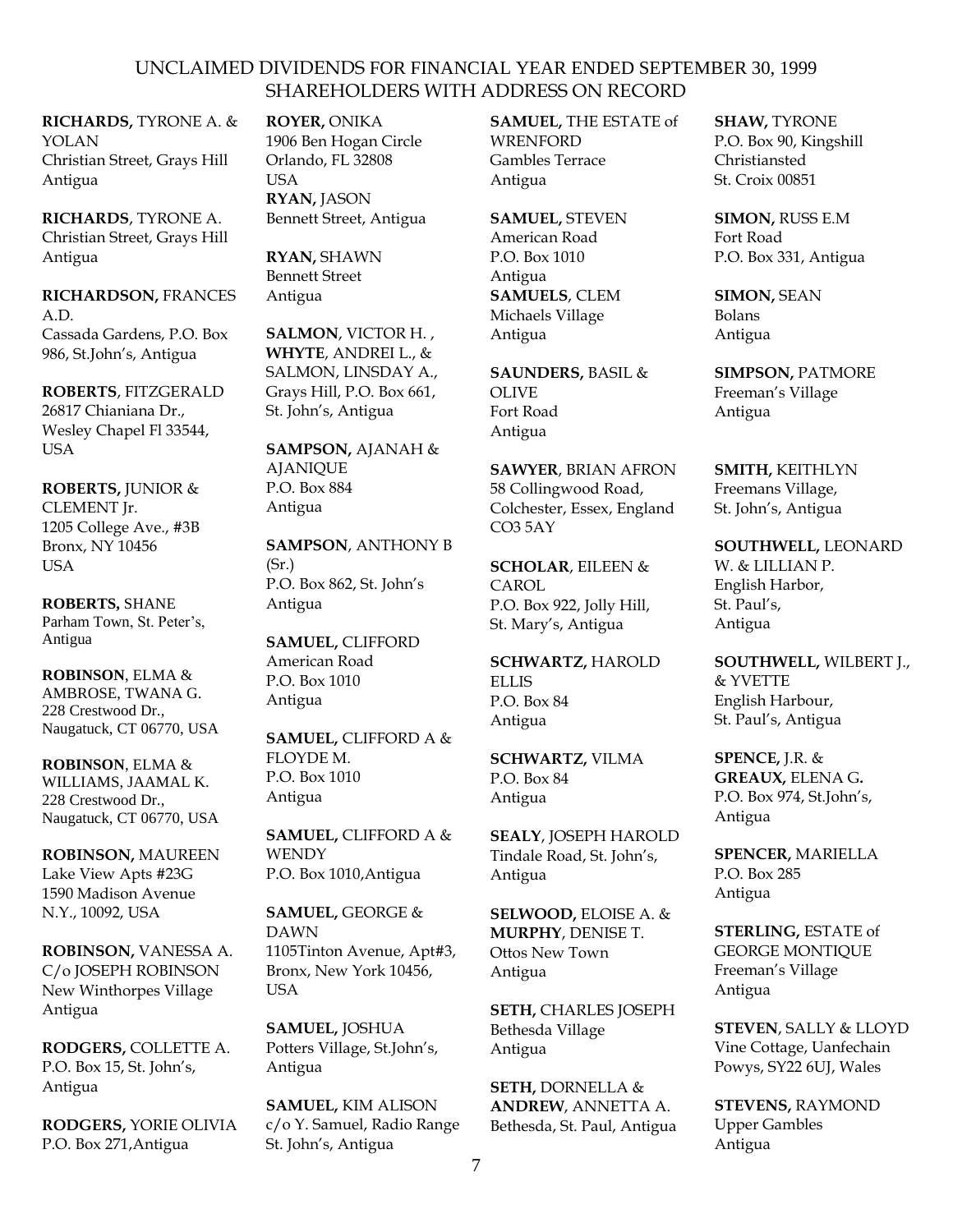**STEVENS,** ROSALIND D. North Street, St. John's, Antigua

**STEVENSON**, DAVID W. & CRAIG J.V. Lightfoot, St. George, Antigua

**SYLVAN Jr.,** DAVID P.F.H McKinnon's P.O. Box 1457,Antigua

**SYLVAN,** DAVID, CAROLYN & SHOMARI S.A Mc Kinnons P.O. Box 1457, Antigua

**SYMMONS,** CECELY 15 Anstey House, King Edward Road, Hackney E9 7LS, ENG.

**TEAGUE, THOMAS &**  CATHERINE Codrington, Barbuda

**TERRY,** LEROY E.J. 1435 Pensacola Way SE, Calgary, Alberta T2A 2H4 Canada

**THIBOU,** ISCON COX (dec'd) & MURIELLE I. P.O. Box 38, The Valley Anguilla

**THIBOU,** RONALD & SAROJANI P.O. Box 886, Antigua

**THIBOU,** RONALD & SUNITA P.O. Box 886, Antigua

**THIBOU,** SAMUEL PERCIVAL Thames Street, Antigua

**THOMAS,** ALBERTINE & **CHARLES**, RANDOLPH Bendals Village, St. John's, Antigua

**THOMAS**, AVONDALE R.S. P.O. Box 1102, Antigua

**THOMAS,** EVERETTE 43 Crofton Park Road, Brockley, London SE4 1AF

**THOMAS,** MORIEL A. A. Pigotts Village, St. George Antigua

**THOMAS,** WENTWORTH 533 Grovewood Dr. Gretna LA 70056,USA

**THOMAS-BRODIE,**  ALCAR c/o Glenette Thomas Pares Village, Antigua

**THOMPSON, JACOUELINE** 1227 East 51 Street, Brooklyn, NY 11234, USA

**TOMLINSON,** YVETTE D. Fitches Creek P.O. Box 1135, Antigua

**TONGE**, THEODORE A. Temple & South Street, St. John's, Antigua

**TREVOR & ROCHELLE KNIGHT; AMBROZINE BENJAMIN** Tindale Road, Antigua

**TULLY,** FAVELL AUSTIN 249-50 148th Ave, Rosedale, NY 11422,USA

**TULLY**, THE ESTATE OF KENDRICK 128 04 Hawtree Creek Rd., South Ozone Park NY 11420, USA

**TULLY,** NATALIE A. 128-04 Hawtree Cr. Rd, South Ozone Park, NY, 11420, USA

**TULLY,** YOLETTE INGRID 128-04 Hawtree CR Rd, South Ozone Park, NY, 11420, USA

**TYSON**, JOHN R. P.O. Box 3754 Christiansted St. Croix USVI 00822

**UKONU,** JOSEPH P.O. Box 301049 Houston, Texas 77230

**UNDERWOOD,** ELVEDA Bethesda Village Antigua

**UNDERWOOD,** JOAN H. P.O. Box 462 Antigua

**WALKER,** AUDREY DAISY 1311 E New York Ave Brooklyn, NY 11212, USA

**WALKER,** NALDA P.O. Box 3034 Antigua

**WARREN,** STEADMAN J. John Hughes Antigua

**WARRINGTON,**  MICHAEL P.O. Box 520, St. John's Antigua

**WATKINS**, CECIL N. All Saints Village Antigua

**WEHNER**, ESTATE of **GEORGE** Parham Town Antigua

**WESTON,** ALPHONSO A. & LENORE E. English Harbour Antigua

**WESTON,** GLEN L. & ALLAN English Harbour Antigua

**WHENER,** GARFIELD E. 138 Northdene Road West Knighton, LEC England LE26JH

**WILKINS,** DAVE ERRIC Sutherlands, Antigua

**WILKINS,** GWENEVERE Sutherlands Village Antigua

**WILKINS,** SANDRA JOAN Sutherlands Village Antigua

**WILLIAMS,** CLAIRA Old Road Village Antigua

**WILLIAMS,** ESTATE OF DORIS BYRIL 8 Wyckham St., Ottos, St.John's, Antigua

**WILLIAMS**, IRIS L. & JAMES JONES New Winthropes, St. John's Antigua

**WILLIAMS,** IRIS LEONA New Winthropes, St. John's Antigua

**WILLIAMS,** GLORIA Bolans, St. John's, Antigua

**WILLIAMS,** JOSEPHINE & **IOSEPH** P.O. Box 566, St. John's, Antigua

**WILLIAMS,** SAMUEL Crabbe Hill, Antigua

**WILLIAMS,** ST. CLAIR P.O. Box 2531 Kingshill, St. Croix 00851